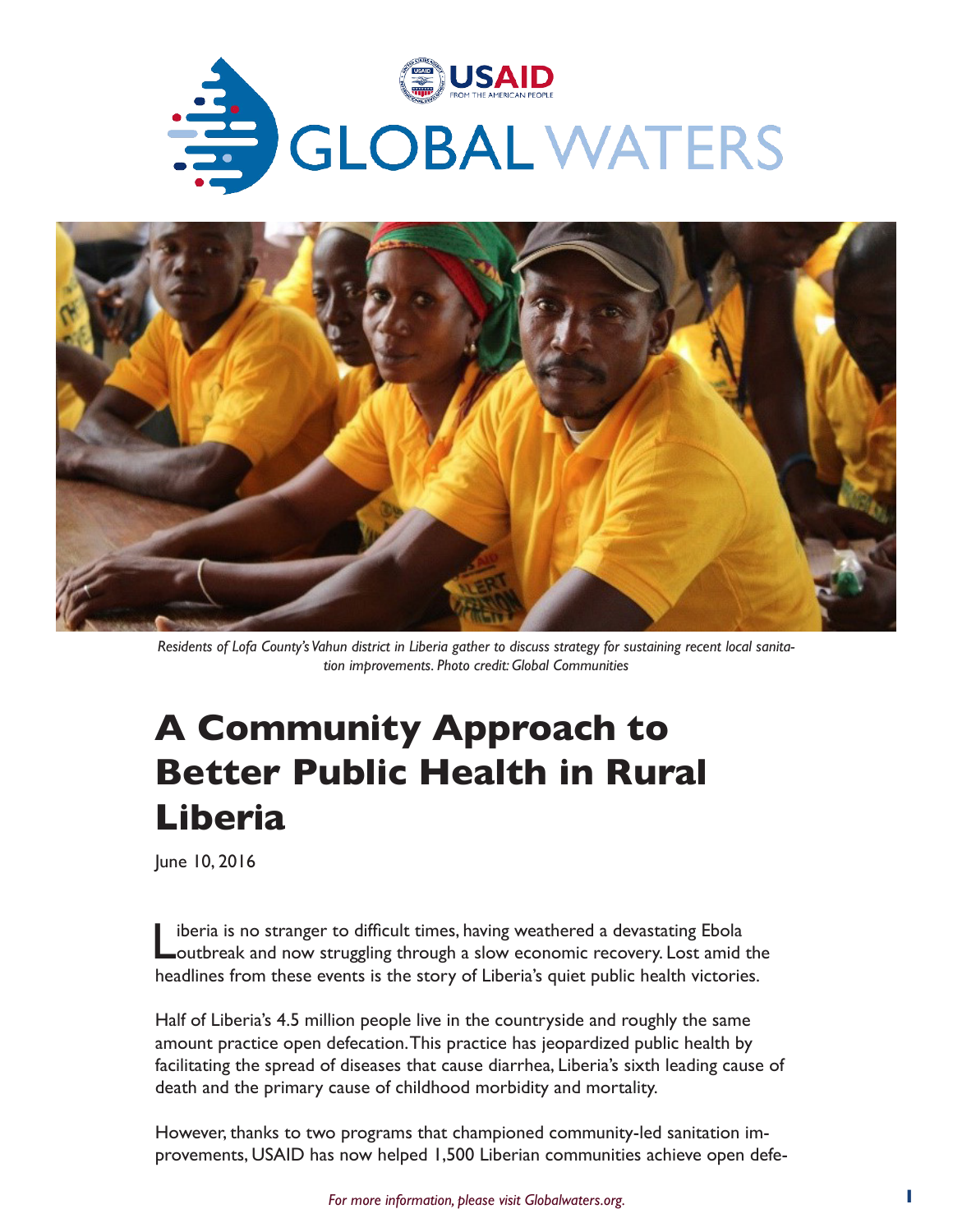cation-free (ODF) status — fueling optimism about continued public health improvements in the near term.

### **It Takes a Village**

Between 2010 and 2015, USAID's \$10 million Improved Water, Sanitation, and Hygiene (IWASH) program partnered with communities throughout rural Liberia, encouraging them to take ownership of their sanitation futures and stamp out open defecation. IWASH and its follow-on program, the **[Partnership for Advancing Com](https://www.globalcommunities.org/node/38123)**[munity-Based Services](https://www.globalcommunities.org/node/38123) (PACS), have largely accomplished this feat by employing a methodology known as community-led total sanitation (CLTS).

Originally pioneered in Bangladesh in the late 1990s, CLTS is an organic process for improving sanitation that places local residents in the driver's seat for developing and implementing sanitation upgrades and undertaking the behavioral changes that lead to ODF.

CLTS prioritizes community engagement and accountability. A participating community receives training on how to upgrade infrastructure and adopt behavioral changes concerning hygiene and sanitation. They do not receive subsidies. To ensure continued progress on the path toward ODF status, community members encourage and assist one another to maintain the lifestyle changes needed to sustain their community's collective sanitation improvements.

CLTS is practiced today in more than 50 countries worldwide, with varying levels of success. But in Liberia, it has delivered big results: By the time IWASH concluded last year, program targets for open defecation free communities had been surpassed by more than 40 percent, and more than 163,000 rural Liberians were accessing an improved drinking water source.

## **A Tailor-Made Approach**

A three-pronged programming model known as "CLTS+" has fueled the sanitation successes of IWASH and PACS. Custom designed for Liberia, CLTS+ places equal emphasis on low-cost locally sourced technological innovations; active and sustained collaboration with both traditional leaders and government agencies; and the development of Natural Leadership Networks, a 610-strong cadre of dedicated Liberian CLTS advocates.

The first programming priority is to encourage inexpensive, local solutions for improving sanitation infrastructure. This unleashes communities' creativity and resourcefulness resulting in such interventions as constructing sand-rock household filters to remove dirt and odor from water; harvesting tall reeds and refashioning them into water-conserving handwashing devices; and using bamboo as piping for slabless ventilated improved pit latrines. Using local materials to build such infrastructure provides a boost to the local economy, while entrepreneurship trainings further develop local markets for sanitation-related products and services.

"Communities reach within themselves and come up with ingenious ways of improving their sanitation," says Ochiawunma Ibe, senior community health services advisor for USAID/Liberia. "These inventions are exciting and demonstrate the extent to which the communities have taken ownership of the CLTS process and are truly on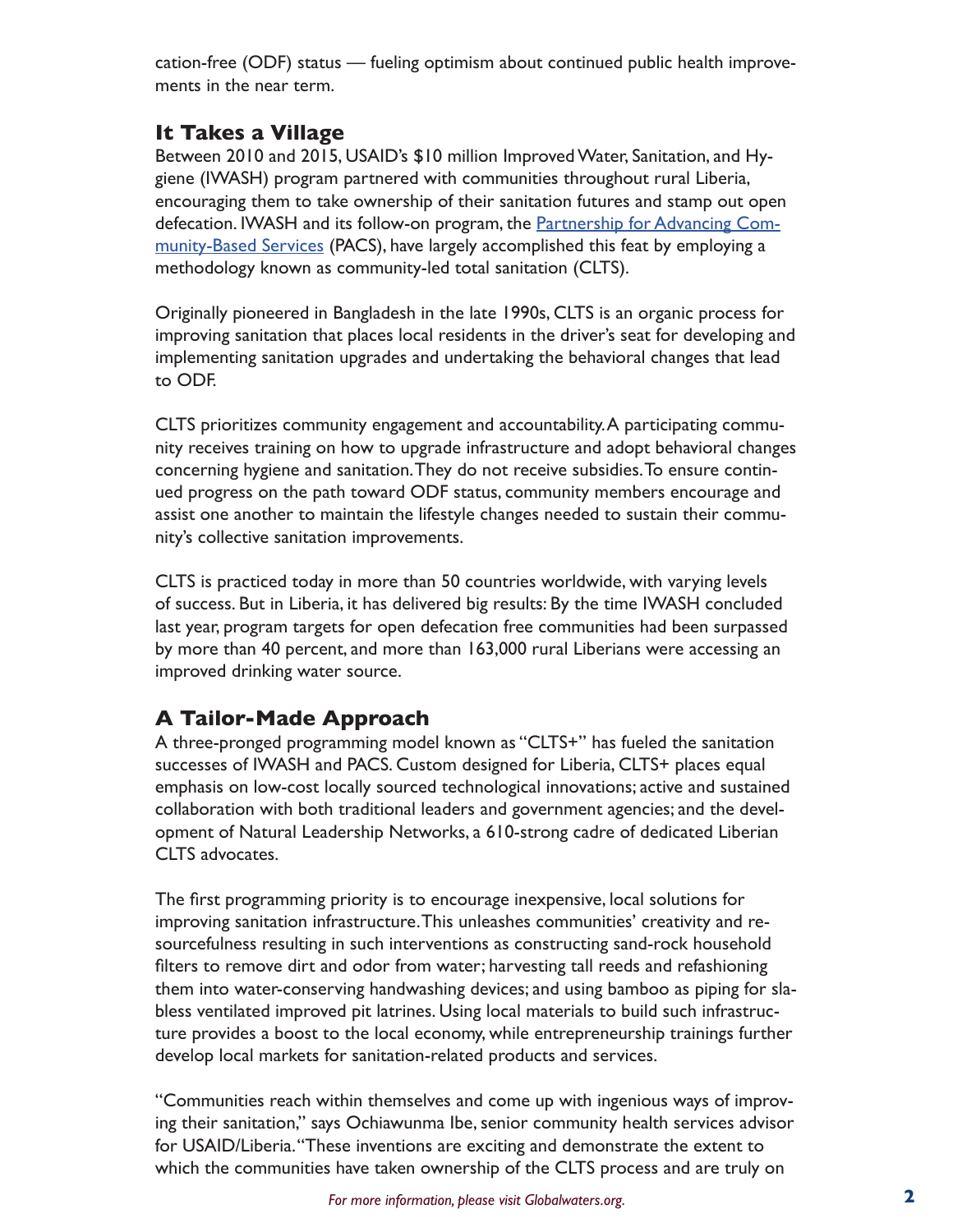the path to sustainable development."

### **Building Institutional Capacity for Sustaining WASH Improvements**

The second core element of CLTS+ integrates WASH into Liberia's decision-making structures at the community, district, county, and national levels.

Both programs engaged rural Liberia's influential clan and district leaders, whose buy-in is critical — by tradition they must approve community practices before they are adopted.

At higher levels of government, capacity building for integrating WASH into policymaking has involved close collaboration with county-level officials and national agencies like Liberia's Ministry for Public Health and Social Welfare and the Ministry of Public Works, resulting in creation of the "Guidelines for Community-Led Total Sanitation Implementation in Liberia" policy handbook, published in 2012.

County Health Teams are then created, which monitor ODF communities to ensure continued compliance, and help local governing bodies navigate budget issues and other administrative hurdles standing in the way of broader CLTS implementation.

#### **Sanitation Ambassadors**

Perhaps most of the credit for Liberia's hard-earned sanitation achievements can be traced to the third core element of CLTS+, the grassroots CLTS champions that make up the country's Natural Leadership Networks. A joint initiative between IWASH and the Liberian government, the Natural Leadership Networks are comprised of 600 of Liberia's most charismatic, persuasive, and respected community members, who serve as CLTS' outspoken proponents.

Part public educators, part community organizers, Natural Leaders receive three days of training on how to "trigger" their own and nearby communities to go ODF. Natural Leaders raise public awareness about the health risks associated with open defecation, and monitor their community's CLTS progress, and once achieved, they help ensure that the community preserves its ODF status.

Some Natural Leaders then become "sanitation ambassadors" who travel to neighboring communities to rally village support for becoming ODF. After a target community has embraced CLTS and achieved ODF status, the Natural Leaders from that community then become CLTS ambassadors themselves, identifying potential WASH advocates in neighboring communities, and the cycle begins anew. For their efforts, successful Natural Leaders are rewarded financially, receiving roughly \$65 for every community they help achieve ODF status.

Since evidence suggests women are often more receptive to implementing sanitation improvements if fellow females deliver the message, IWASH and PACS have also prioritized female recruitment to fill the ranks of the Natural Leadership Networks. Today, gender mainstreaming has become a strategic priority for the networks, and women have emerged as some of CLTS' most influential advocates.

"People are appreciating what we are doing, and we are trying to encourage other